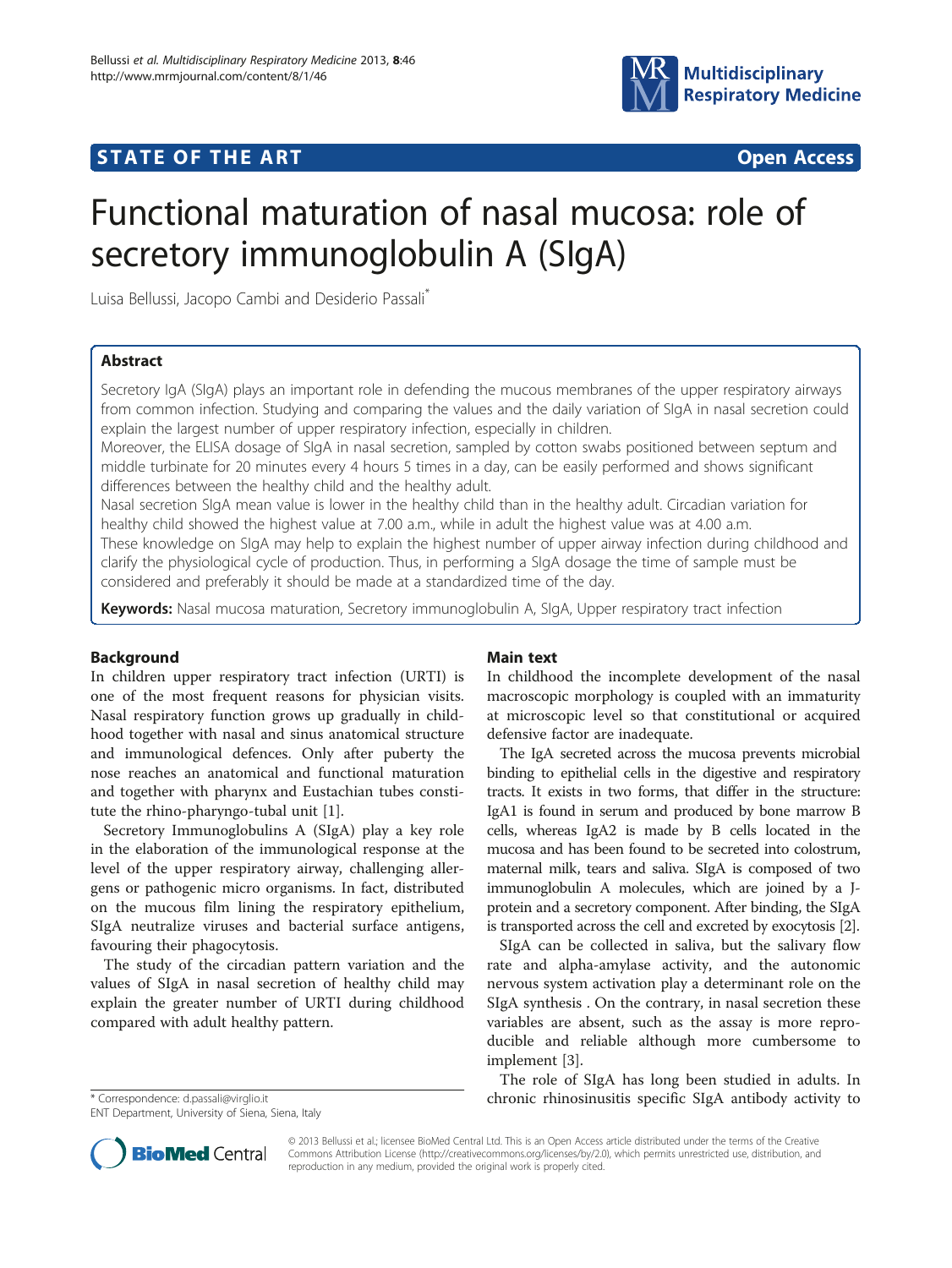the bacterial M protein plays a significant role in preventing or blocking the adhesion of bacteria [[4\]](#page-2-0). A greater amount of bacterial IgA1 protease causes a confined impairment of the nasal mucosal immune barrier and may be a primary event in the pathogenesis of inflammatory respiratory disease [\[5](#page-2-0)].

In children there is no significant difference in IgG, IgA and IgE in nasal secretion between healthy subjects and those with recurrent upper airway infection, and only albumin values increase during infection [[6](#page-2-0)].

Nasal secretions could be sampled by the insertion between the middle turbinate and the septum of swabs of cotton which are removed after 20 minutes and immediately squeezed out. Subjects must be instructed to leaning backwards the head in order to reduce any contamination with tears as any secretion from the nasolacrimal duct would run along the nasal floor. To determinate the circadian pattern of SIgA the samples were collected at fixed time points within 8 consecutive 4 hours periods starting at 7.00 a.m., stored at −18°C until shipped to laboratory for SIgA dosage with ELISA kit for human SIgA according to the "sandwich" principle. To overcome the daily variability samples can be collected for 3 consecutive days and after 2 weeks [[7\]](#page-2-0).

In child allergies, use of antibiotics or presence of respiratory infection 15 days before the examination, made to confirm the diagnosis or the suspicion of immunodeficiency disease or ciliary dyskinesia, could change the effective value of SIgA.

Nasal secretion SIgA mean value was lower in the healthy child than in the healthy adult. Circadian pattern for healthy child shows the highest value at 7.00 a.m., while in adult the highest value was at 04.00 a.m. and the curve remains upper the child value for all the day. In child after early morning the diurnal variations in SIgA are characterized by a sudden fall in the late morning (10.00 a.m. - 1.00 p.m.) followed by a small peak at 4.00 p.m. and a flat trend until the next morning. In adult the SIgA course is more regular, after the peak there is a gradual decrease until the lower level at 1.00 p.m. that is followed by a steady increase in the afternoon [\[8](#page-2-0)]. These data were obtained from 10 healthy children (5 males; age  $4.7 \pm 1.2$  years) and 10 healthy adults (6 males; age  $41,3 \pm 13,2$  years).

## **Discussion**

The childhood immunological immaturity is evident at the level of the nasal mucosa where a complete cellmediated reactivity is coupled with an inadequate humoral immunity.

If at birth a sufficient level of antibodies is guaranteed by the transplacental passage from mother to newborn, in the first months of life the mother's milk ensures a sufficient amount of SIgA to reinforce the defences of the mucosa, such as the nasal mucosa, which is at the forefront in the interaction with the outside environment. After weaning, a period of immunological difficulty begins because still immature mucociliary transport and nasal cycle are added to low levels of SIgA.

Human processes and functions are structured in space and time, biological rhythms could have short-, intermediate-, and long-period fluctuations. Circadian clocks are located in the suprachiasmatic nuclei and are perhaps the best characterized biological oscillators; they influence physiology and behaviour, including sleepwake cycles, cardiovascular activity, endocrinology, body temperature [[9\]](#page-2-0). The circadian (24-h) time organization has been most studied and shows great significance in clinical medicine. The phase and amplitude of circadian rhythms contribute to physiological manifestation like nasal cycle and mucociliary transport and determinate the severity of symptoms in chronic diseases like allergic rhinitis. Furthermore, body rhythms can considerably influence responses of patients to diagnostic tests [[10](#page-2-0)].

In allergic rhinitis the major symptoms of runny and blocked nose worsen upon waking up in the morning, because the circadian variation in nasal reactivity is higher at 6.00 a.m. and influences also the activity (higher levels of inflammatory cytokines) of eosinophils and basophilic cells in the nasal mucosa [\[11\]](#page-2-0).

The nasal muco-ciliary transport has a circadian variation too (is faster in the evening) and varies with age [[12\]](#page-2-0). In childhood there is an insufficient number of ciliate cells and mucus-producing elements at tuba and rhinopharyngeal level so that mucociliary transport is immature and the periodic fluctuations in turgidity of the cavernous tissue of turbinates are not alternate but synchronous on both sides [\[1](#page-2-0)].

The main factor that influences these characteristic changes of childhood and thereforealso the SIgA is that the circadian rhythm is not fully developed yet as in the adult. Only during adolescence the SIgA circadian secretion pattern reaches the adult values.

## **Conclusions**

The knowledge that in children there is a lack of SIgA may help to explain the highest number of URTI during childhood and promotes further studies about upper respiratory immune system maturation. Furthermore, the cycle of SIgA production must be considered and the exact hour of sample must be reported and evaluated during the analysis of results. In fact, if a measurement of SIgA is performed at different hours, it will show different values due to the circadian cycle of production. It is therefore essential to perform the SIgA dosage always at the same time and only in this way it will be possible to avoid a wrong attribution to pathological situations for apparently high or low values.